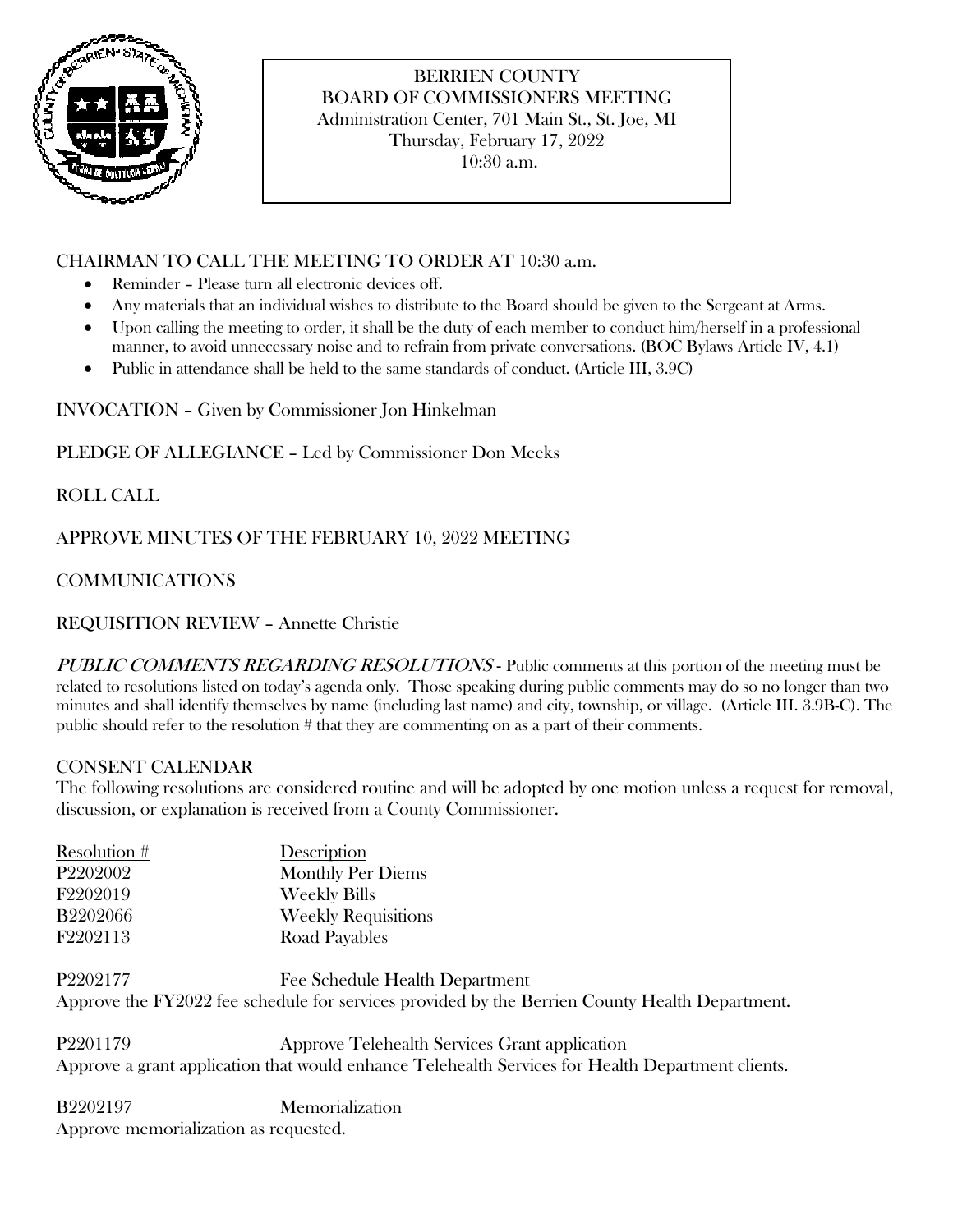Agenda February 17, 2022 Page 2 of 3

CONSENT CALENDAR (Continued) P2202199 Authorize Memo of Understanding for Grant Management Authorize a memo of understanding with WMSBF for services related to the Materials Management County Engagement Grant.

A2202384 Accept Grant for Mental Health Services Accept grant funding for services as provided for juveniles in the court system that need mental health and / or substance abuse services.

P2202385 Complement Change Health Department Approve a complement change for the Health Department to add an Emerging Threats Supervisor position.

P2202386 Electronics Recycling Vendor Agreement Approve agreement with Green Earth Electronics Recycling for services related to electronics recycling collection events.

P2202387 Accept Grant Funds Medical Marijuana Acceptance of grant funds for Medical Marijuana education and outreach targeted at youth and pregnant women.

A2202200 Apply for LEPC Grant

Approve grant application for Hazardous Materials Emergency Preparedness connected with the Local Emergency Planning Committee.

A2202201 Approve Service Agreement with TeleRad for 911 Equipment Approve annual service agreement with TeleRad for the service and maintenance of VHF radio equipment used in the 911 operation.

A2202202 Apply for a Technical Support Collaboration Grant Authorize the Trial Court to apply for a technical support Collaboration Grant for stakeholders.

A2202203 Apply EOC First Responder Training Grant Authorize the Sheriff's Office to apply for an Emergency Management First Responder Training Grant.

## ADDED RESOLUTIONS

### PRESENTATIONS

- Resolution B2202197 Presentation Veterans Service Office Lee Lull
- Southwest Michigan Chamber President Arthur Havlicek
- COVID-19 Update Guy Miller, Acting Health Officer / Eric Hoppstock, Berrien RESA Superintendent

## COMMITTEE REPORTS

- Finance Committee
- Administration Committee
- Personnel & Human Services Committee

## COMMISSIONER REPORT(S)

ADMINISTRATOR REPORT